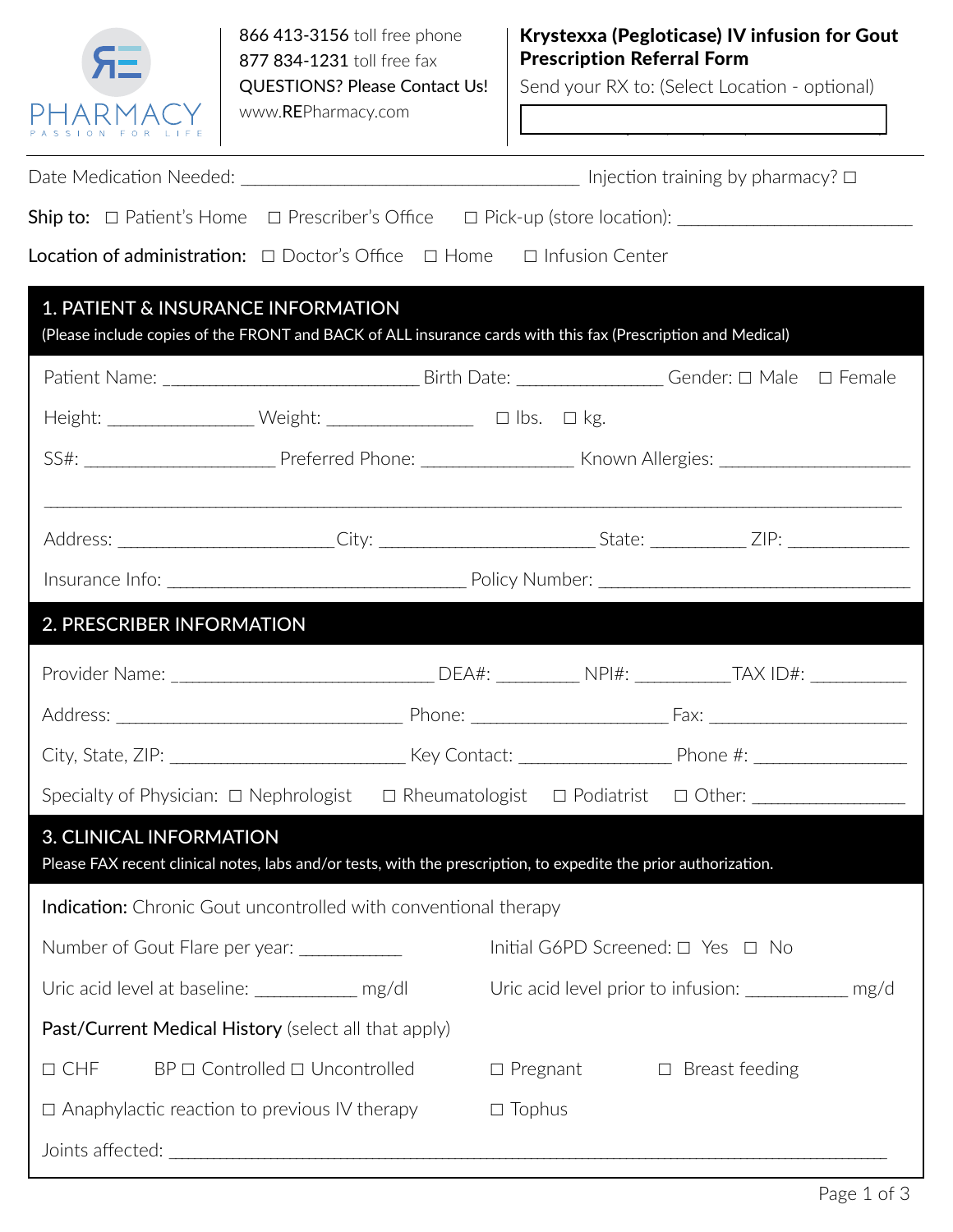

| Previous Prophylactic or Treatment Drug Class Prescribed -                                                                                                                                                                                                                                                                                                             |  |  |  |  |  |  |  |  |
|------------------------------------------------------------------------------------------------------------------------------------------------------------------------------------------------------------------------------------------------------------------------------------------------------------------------------------------------------------------------|--|--|--|--|--|--|--|--|
| Drug Name:                                                                                                                                                                                                                                                                                                                                                             |  |  |  |  |  |  |  |  |
| Uloric (Febuxostat) Dose: ___________ Duration: _________                                                                                                                                                                                                                                                                                                              |  |  |  |  |  |  |  |  |
| Colcrys (Colchicine) Dose: ____________ Duration: __________                                                                                                                                                                                                                                                                                                           |  |  |  |  |  |  |  |  |
| Zyloprium (Allopurinol) Dose: ____________ Duration: __________                                                                                                                                                                                                                                                                                                        |  |  |  |  |  |  |  |  |
|                                                                                                                                                                                                                                                                                                                                                                        |  |  |  |  |  |  |  |  |
| Outcomes: □ Not effective □ Contraindicated □ Intolerant □ Failed □ Suboptimal                                                                                                                                                                                                                                                                                         |  |  |  |  |  |  |  |  |
|                                                                                                                                                                                                                                                                                                                                                                        |  |  |  |  |  |  |  |  |
|                                                                                                                                                                                                                                                                                                                                                                        |  |  |  |  |  |  |  |  |
| 4. PRESCRIPTION INFORMATION                                                                                                                                                                                                                                                                                                                                            |  |  |  |  |  |  |  |  |
| Dosing Administration (for Krystexxa vial)                                                                                                                                                                                                                                                                                                                             |  |  |  |  |  |  |  |  |
| Strength: 8mg/ml SDV                                                                                                                                                                                                                                                                                                                                                   |  |  |  |  |  |  |  |  |
|                                                                                                                                                                                                                                                                                                                                                                        |  |  |  |  |  |  |  |  |
| <b>Supplies:</b> $\Box$ Yes $\Box$ No                                                                                                                                                                                                                                                                                                                                  |  |  |  |  |  |  |  |  |
| □ 250 ml 0.9% Normal Saline Bag                                                                                                                                                                                                                                                                                                                                        |  |  |  |  |  |  |  |  |
|                                                                                                                                                                                                                                                                                                                                                                        |  |  |  |  |  |  |  |  |
| Number of Refills: ________                                                                                                                                                                                                                                                                                                                                            |  |  |  |  |  |  |  |  |
| Premedication (SELECT ALL THAT APPLY)                                                                                                                                                                                                                                                                                                                                  |  |  |  |  |  |  |  |  |
| IV CORTICOSTEROIDS (30-60 mins prior to infusion) ANTIHISTAMINE (30-60 mins prior to infusion)<br>$\Box$ 40mg IV Methylprednisolone<br>$\Box$ 60mg Allegra (Fexofenadine)<br>$\Box$ 50mg Benadryl (Diphenhydramine)<br>$\Box$ 80mg IV Methylprednisolone<br>□ 100mg IV Hydrocortisone<br>$\Box$ Oral $\Box$ IV<br>□ 200mg IV Hydrocortisone<br>$\Box$ Number of vials: |  |  |  |  |  |  |  |  |
| <b>ORAL ANALGESIC</b><br>□ 1000mg Tylenol (Acetaminophen)<br>1 hour prior to infusion                                                                                                                                                                                                                                                                                  |  |  |  |  |  |  |  |  |